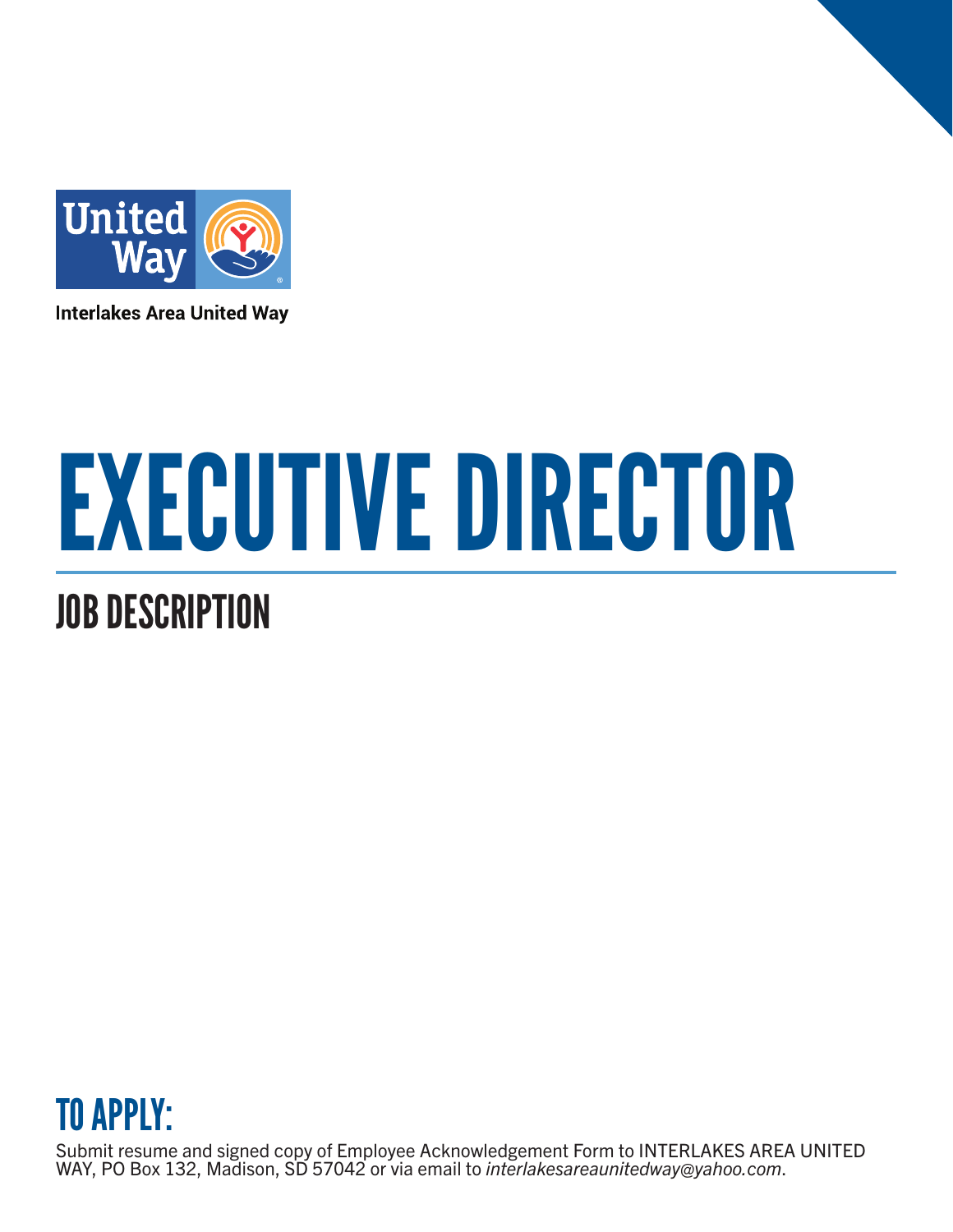## JOB DESCRIPTION

## SUMMARY

The Interlakes Area United Way Executive Director works with the volunteer Board of Directors to carry out the United Way mission through building & fostering community relationships, mobilizing efforts to help improve the quality of life in the community, and providing leadership to increase funding support for United Way initiatives and partner agencies. The Executive Director will serve as the brand ambassador and champion of the Interlake Area United Way, which includes connecting with a constituency of givers, recipients of services, individuals, associations, agencies, education partners, government, business, and other institutions.

The Executive Director serves under the administrative supervision of the United Way Board and will be expected to demonstrate a high level of self-direction and an orientation to achieving results. The Executive Director will direct day to day operations of the Interlakes Area United Way, organize and plan community outreach activities, oversee the budget and provide leadership in carrying out policies set by the Board of Directors.

## TASKS, DUTIES & RESPONSIBILITIES

The Executive Director will serve in a part-time, salaried position. The office environment is remote. The estimated time requirements each week range from 5 to 15 hours. Some evening and weekend work required. The high time requirements usually occur June – December. Reliable transportation necessary. The following duties are representative of the types of activities the Executive Director will be responsible for:

#### General Administration

- Commitment to the United Way's mission and values.
- Direct responsibility to the Board of Directors to recommend and implement all policies adopted by the Board for the effective and economical operation of the office.
- Chief administrative responsibility for the public accountability of the United Way and adherence to the United Way Worldwide Membership requirements.
- Monthly reconciliation of the financial reports. General administrative duties including maintaining calendar, regular filing, mailing, and updating spreadsheets and other data entry tasks.

#### Financial Management

- Planning and oversight of resource development; creates and implements sound fund-raising practices.
- Identifies and recruits community leaders/volunteers and builds relationships to strengthen and broaden revenue sources.
- Assists the Board of Directors in preparing the United Way budget related to fiscal and human resources; accountable for maintenance of internal controls of these resources once approved by the Board.

#### Personnel

• Directs and coordinates agency through volunteer workers; provides motivation and training to achieve optimum results.

#### Program Development

- Assists the Board of Directors in the regular assessment of the community's needs; keeps the most pressing community needs as a focus topic of discussion in all related work.
- Leads and trains volunteers in the investment process to achieve the greatest impact on community needs; recommends to the Board modification to the process as needed.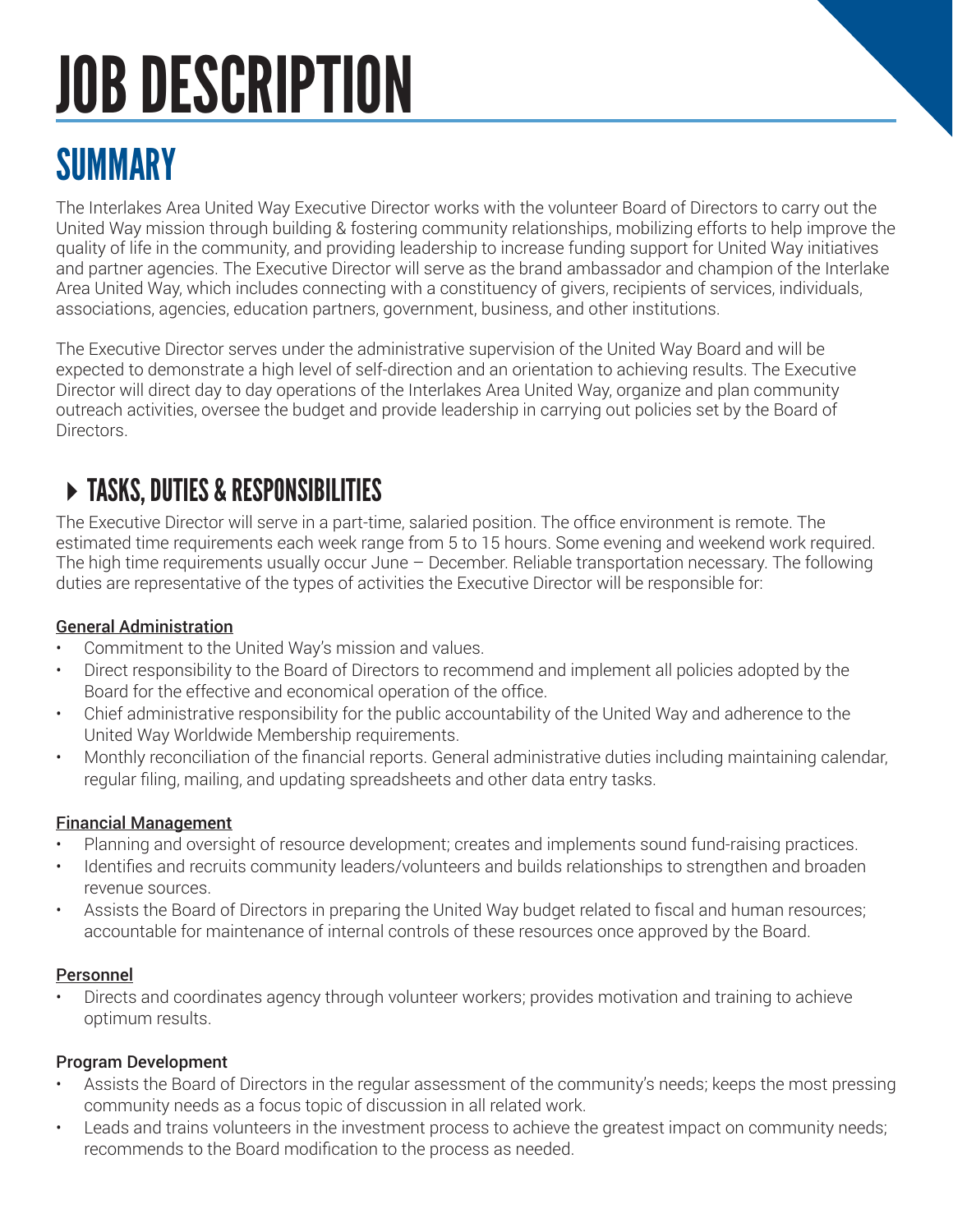- Evaluates programs provided by and or funded by the United Way in relation to community needs, specified goals and standards and recommends modifications where appropriate.
- Responsible for planning, developing and /or input on proposed new programs within the United Way and as requested by other organizations.

#### Public Relations

- Responsible for developing and conducting community information programs to raise awareness of United Way, including speaking engagements at local community events.
- Oversees development of all literature and seeks opportunities for publicity with appropriate media outlets.
- Acts as spokesperson for United Way.
- Cultivate positive donor & volunteer relationships.

#### Board Relations

- Recommends to the Board specific written long- and short-range plans for the development of resources, programs, services and community support annually.
- Maintains appropriate relations with the Board and various Board committees.
- Administers an orientation and training program for the Board.
- Works with the nominating committee to recruit caring and committed volunteers to serve as Board members.

#### Community Relations

- Maintains highly effective relations with all United Way Partner Agencies.
- Maintains appropriate relations with other professional, social, governmental, faith-based and business groups and serves on appropriate community committees in keeping with the United Way's mission.
- Leads United Way to act as a conveyor and facilitator bringing various entities as mentioned above to a common, neutral table to address the community's most pressing needs.

## $\triangleright$  QUALIFICATIONS

To perform this job successfully, an individual must be able to satisfactorily perform each essential duty. The requirements listed below are representative of the knowledge, skill, and/or ability required.

#### Knowledge

- Knowledge of the United Way Organization and the Internal Revenue Service 501c3 requirements.
- Knowledge of the principles, practices and techniques of oral and written communication and interpersonal relation skills in order to determine the most effective method to present proposals, and to foster effective relationships among and between funding sources and United Way.
- Knowledge of/ willingness to learn business and management principles involved in resource development, strategic planning, marketing, leadership techniques, and coordination of people and resources.

#### **Skills**

- Time management skills to manage individual work schedule and projects.
- Active listening & speaking skills to understand the community needs and effectively communicate.
- Computer skills which include knowledge of Microsoft Word, Excel, Power Point, Outlook and the ability to quickly learn new software programs.
- Social media and website development skills for professional communication preferred.

#### **Abilities**

- Ability to resolve conflict and problem solve.
- Ability to participate as an active team member when interacting with the Board & Agencies.